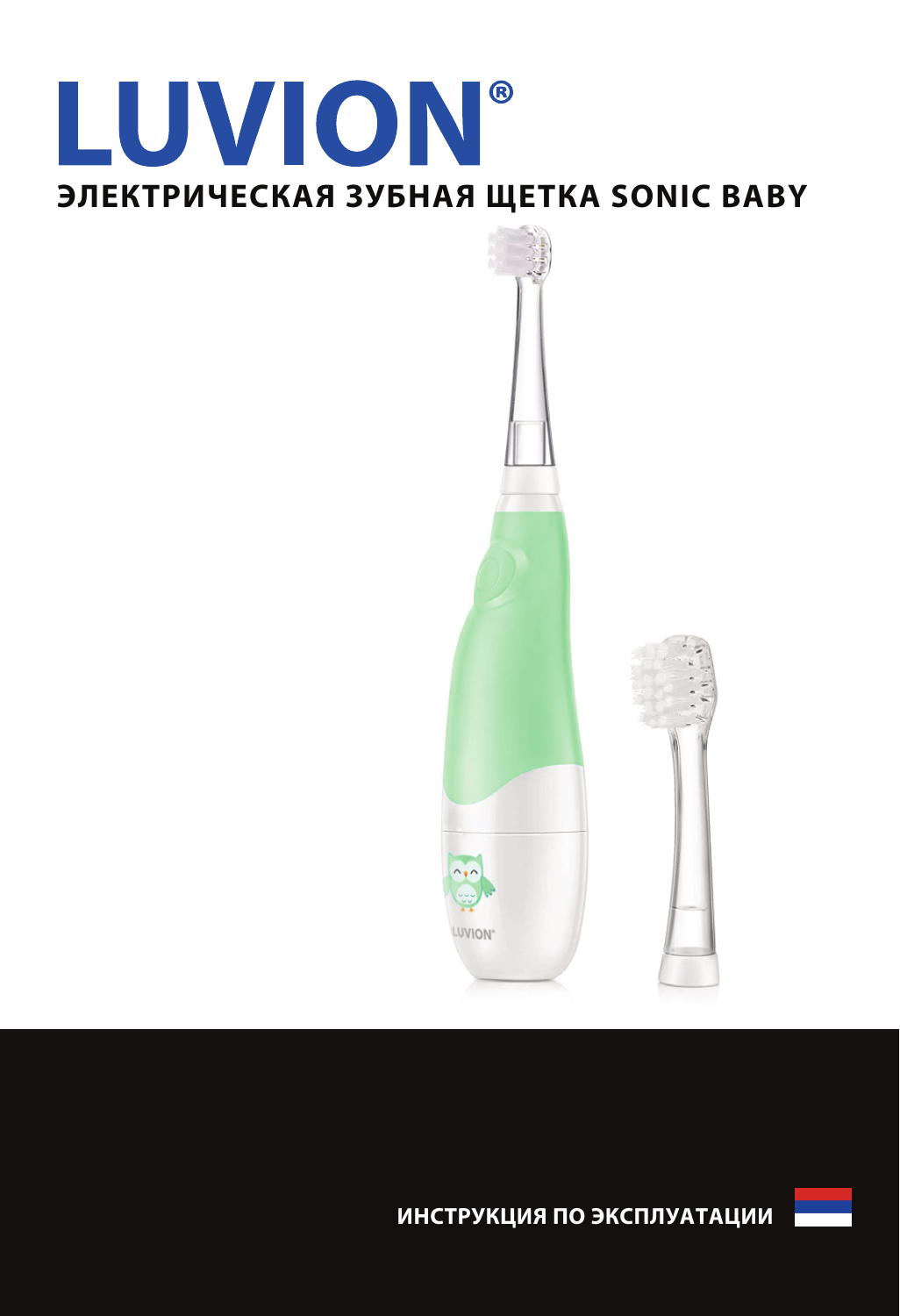### **КОМПЛЕКТАЦИЯ**

- Электрическая зубная щетка
- Чистящая насадка для детей от 3 до 18 месяцев (уже установлена на устройство)
- Чистящая насадка для детей от 18 до 36 месяцев
- Батарейка АAA (R03) (уже установлена в устройство)
- Инструкция

#### **КРАТКОЕ ОПИСАНИЕ**

## **Електрическая зубная щетка sonic baby** *(***Рис***. 1)*

- 1. Щетина<br>2. Сменна:
- 2. Сменная чистящая насадка
- 3. Подсветка<br>4 Кнопка вкл
- 4. Кнопка включения<br>5. Батарейка ААА
- 5. Батарейка ААА<br>6. Батарейный от
- 6. Батарейный отсек<br>7 Крышка батарейни
- 7. Крышка батарейного отсека<br>8. Сетобы снять крышку батарей
- 8. Чтобы снять крышку батарейного отсека поверните ее против часовой стрелки. Замените батарею AAA.
- 9. Чтобы снять чистящую насадку поверните корпус устройства против часовой стрелки и потяните насадку вверх.

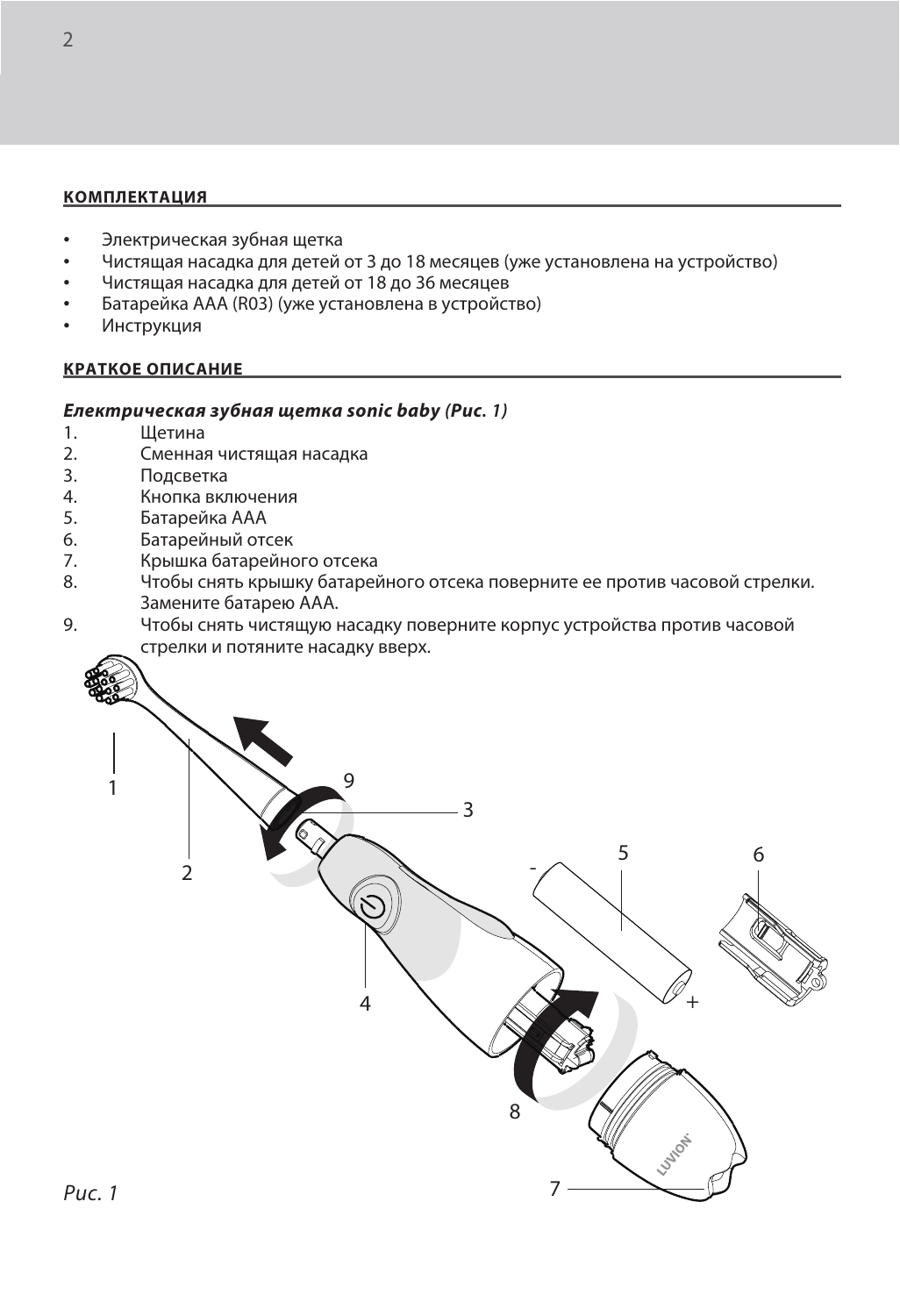## **ВВЕДЕНИЕ**

 $\overline{B}$ 

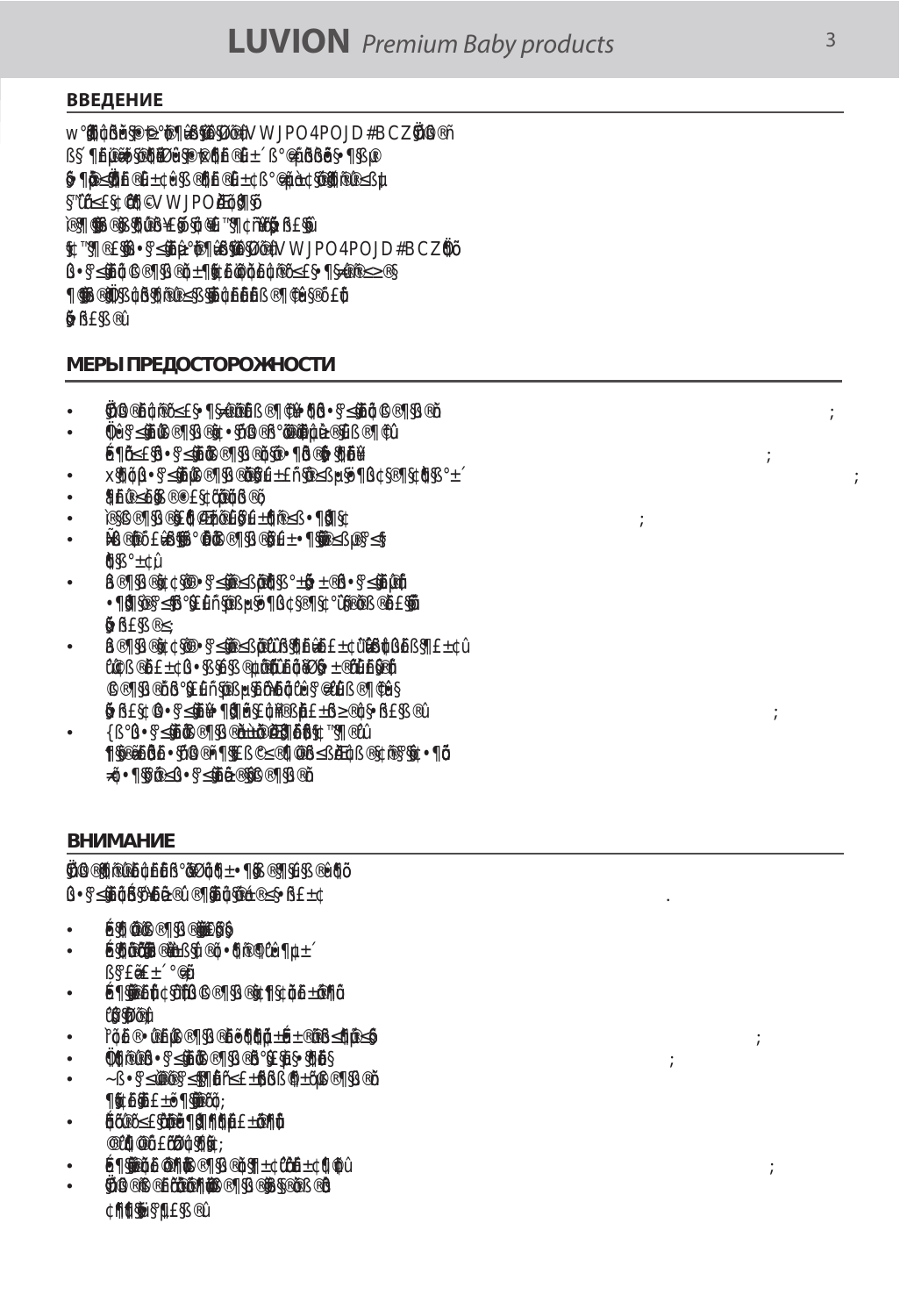## **HOW TO USe**

- 1. First use: Remove the plastic insulator from the battery by holding the toothbrush upside down, thereafter turn the cap (7) counter-clockwise to open and peel off the plastic insulator from the battery compartment. Place battery cap back in place by turning clockwise;
- 2. Wet the brush and apply appropriate amount of toothpaste;<br>3. Press on the nower button (4) You will see the toothbrush list
- 3. Press on the power button  $(4)$ . You will see the toothbrush light up;<br>4. Divide the teeth into up down, left and right sections. See picture is
- Divide the teeth into up, down, left and right sections. See picture below (fig. 2). This toothbrush is equipped with a 2-minute-total timer and 30-second pulse reminders that signals when it's time to move on to the next quadrant of the mouth;



- 5. Place toothbrush against teeth at a slight angle towards the gum line;<br>6. Press the nower button (4) again to turn on the toothbrush Gently mo
- Press the power button (4) again to turn on the toothbrush. Gently move the brush head across the teeth and gums with small up and down movements;
- 7. Move to the next section when the brush signals (pulses), (every 30 seconds) until all four sections of the mouth have been brushed;
- 8. The toothbrush will power off automatically after 2 minutes. If you wish to proceed, simply press the power button (4) again to continue.

## **CHANGING THe BRUSH HeAd**



**Step 1:** Detach the brush head counter-clockwise (fig. 3) and pull upward.

**Step 2:** To attach: align the new brush head and turn it clockwise (fig. 4).

**Please note:** The notch on the neck should align with the inner notches of the brush head in order to lock in place.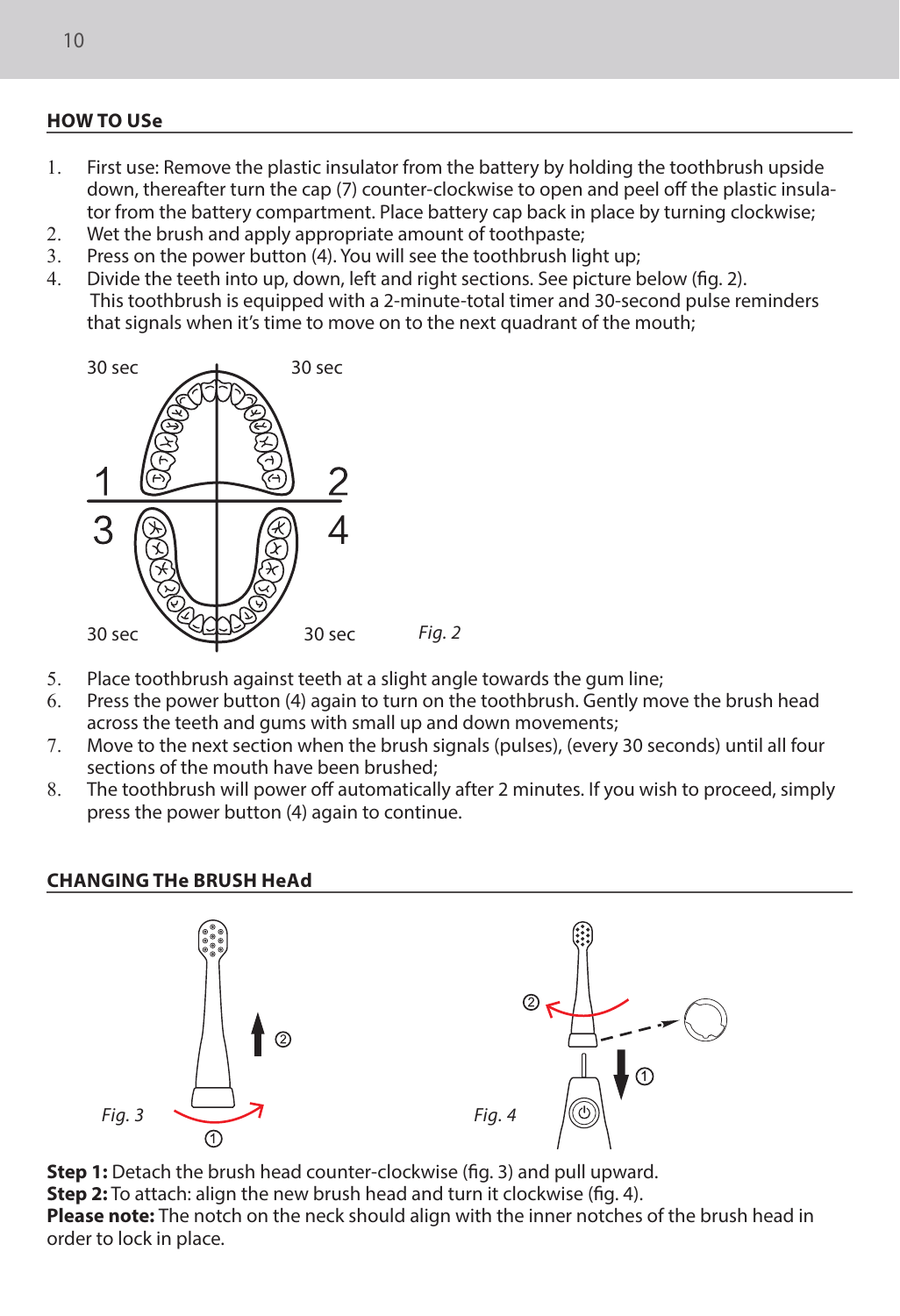## **RePl ACING THe BATTeRY**



**Step 1:** Hold the toothbrush upside down, turn the battery cap counter-clockwise to open;

**Step 2:** Unscrew the battery compartment with a small philips screwdriver;

**Step 3:** Insert a new AAA battery, pay attention to plus and minus poles:

**Step 4:** Place the battery cover door and tighten the screw. Do not over-tighten

**Step 5:** Align line marker on battery cap with the line marker on brush handle. Place the battery cap back in place by turning clockwise.

## **SPeCIFICATIONS**

| Material:     | DuPont Nylon / ABS / TPE         |
|---------------|----------------------------------|
| Power supply: | 1 x AAA (R03) battery (included) |
| Waterproof:   | IPX7                             |
| Frequency:    | 16.000 movements per minute      |